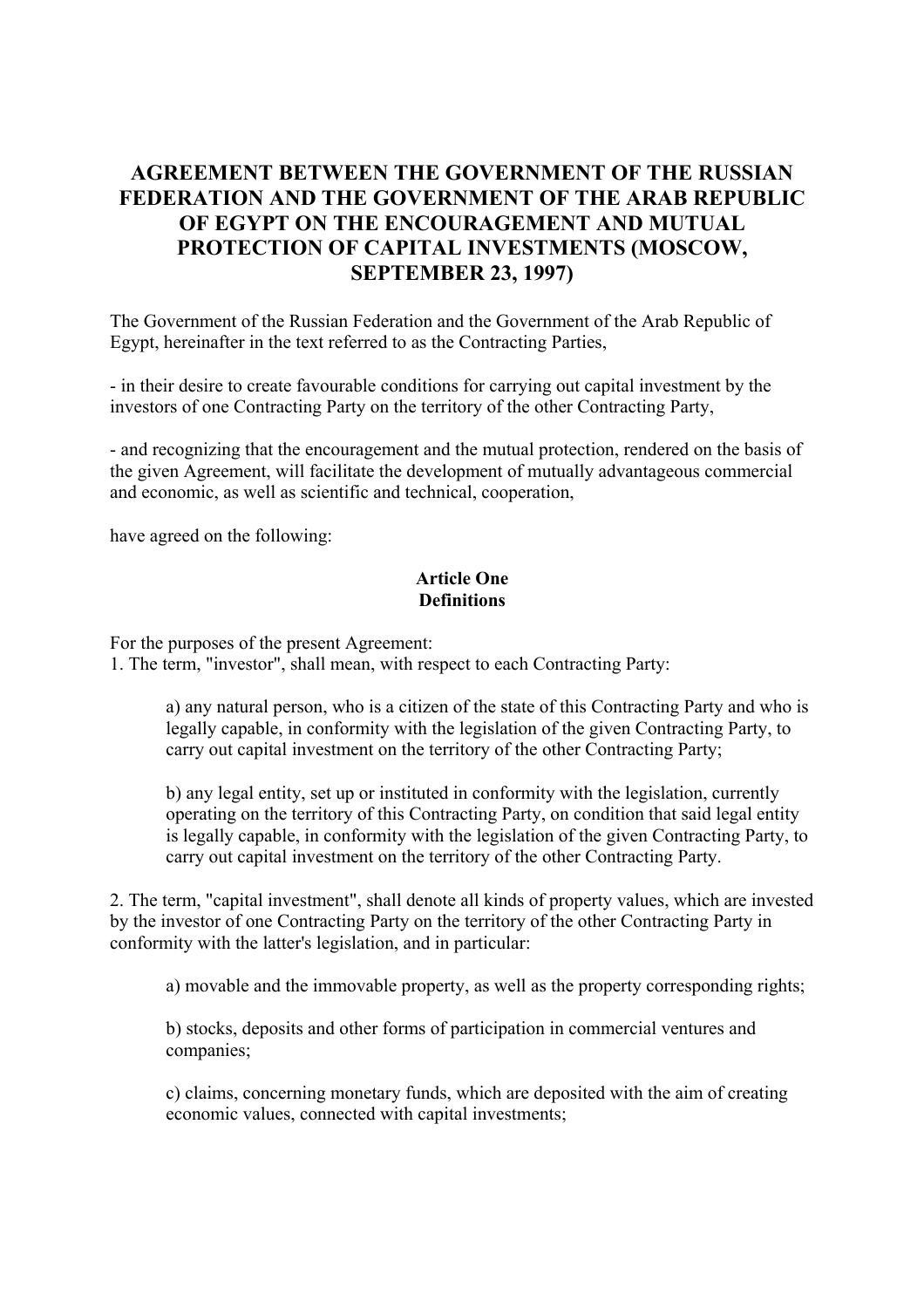d) the exclusive rights to intellectual property (authors' copyrights, patents, industrial samples, models, trade marks or service marks), technology, information of certain commercial value and know-how;

e) rights to the performance of economic commercial activity, granted on the basis of the law or of an agreement in particular, those involved in prospecting, development, extraction and utilisation of natural resources,

No modification of the form, in which the property values are deposited or reinvested, shall exert any impact on the nature of the capital investments, under the condition that such modification does not contradict the legislation of the Contracting Party, on whose territory the capital investment has been carried out.

3. The term, "incomes", shall mean the sums, derived as a result of the capital investment in accordance with Item 2 of the present Article, and shall include, in particular: the profit, the dividends and interest, as well as license and other remunerations.

4. The term, "territory", shall denote the territory of the Russian Federation or the territory of the Arab Republic of Egypt, and shall embrace their economic exclusion zones and continental shelf, with respect to which the Russian Federation or the Arab Republic of Egypt exercise their sovereign rights and jurisdiction in conformity with international law.

#### **Article Two Encouragement and Protection of Capital Investment**

1. Each Contracting Party shall encourage the investors of the other Contracting Party to make capital investments on its territory and shall permit such capital investments in conformity with its legislation.

2. Each of the Contracting Parties shall guarantee to the investors of the other Contracting Party, in conformity with its legislation, complete protection and security of the capital investments of the investors of the other Contracting Party.

#### **Article Three Capital Investment Regime**

1. Each Contracting Party shall provide on its territory a just and equitable regime for capital investment, carried out by the investors of the other Contracting Party, and for the activity, involved in making such capital investment, this regime shall exclude discriminatory measures, which could have interfered with the management and disposal of the capital investment.

2. The regime, mentioned in Item 1 of the present Article, shall be at least as favourable as the regime, granted to capital investment and activity, carried out and performed in connection with similar investments by the party's own investors, or by the investors of a third state.

3. Each of the Contracting Parties shall reserve the right to determine the branches of the economy and spheres of activity, in which activity by foreign investors is excluded or restricted.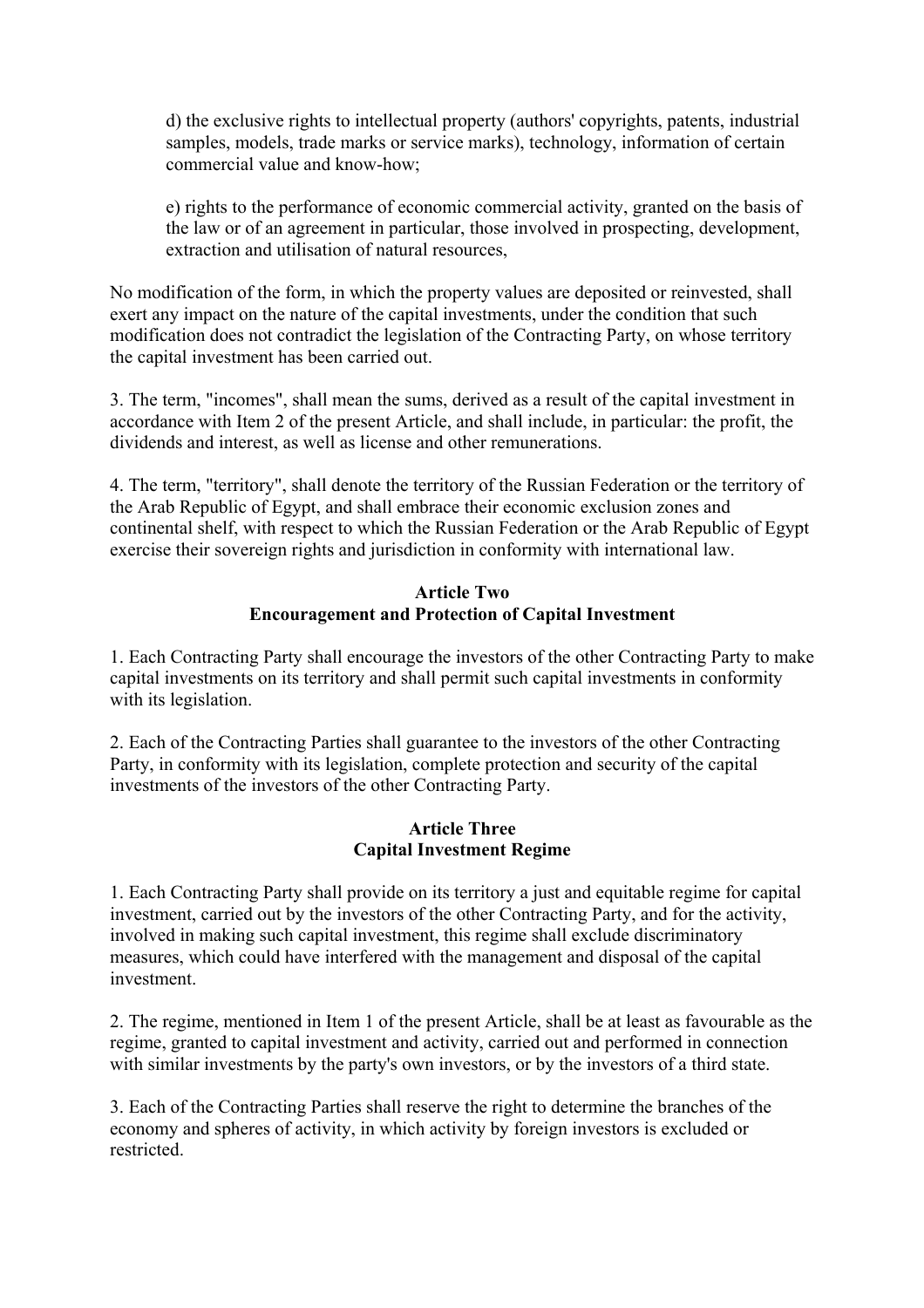4. The most favoured nation regime, granted in accordance with Item 2 of the present Article, shall not extend to the privileges, which the Contracting Party grants, or will grant in the future:

- in connection with participation in a free trade zone, or in a customs or an economic union;

- by force of agreements, signed between the Russian Federation and states, which were formerly members of the Union of Soviet Socialist Republics;

- on the ground of Agreements on avoiding double taxation, or of other Agreements on the issues of taxation;

## **Article Four Key Personnel**

1. In conformity with their legislation concerning the entry and temporary stay of natural persons, who are not its own citizens, the Contracting Party shall permit natural persons, who are investors of the other Contracting Party, to enter and to stay on its territory for the purpose of performing an activity, concerning capital investments.

2. In conformity with its legislation, the Contracting Party shall permit investors of the other Contracting Party, who have carried out capital investments on the territory of the former Contracting Party, to hire any worker of the key personnel category of its own choice, regardless of his citizenship, on condition that such worker obtains an entry permit, temporary residence permit and work permit on the territory of the former Contracting Party, and that the given job corresponds to the terms and to the provisional restrictions, established in the permit, issued to this worker.

### **Article Five Openness of the Laws**

Each of the Contracting Parties, with the aim of facilitating the comprehension of its laws, concerning or affecting the capital investments, carried out by investors of the other Contracting Party on its territory, shall provide for the openness and availability of such laws.

# **Article Six Expropriation**

1. The capital investments of the investors of one Contracting Party, carried out on the territory of the other Contracting Party, shall not be subject to expropriation, nationalization or to measures, equivalent to expropriation or nationalization (hereinafter in the text referred to as expropriation), with the exception of cases, when such measures are launched in the interest of society in conformity with the procedure, laid down by legislation, when they are not of a discriminative nature and when they entail the payment of a prompt, adequate and effective compensation.

2. The compensation shall correspond to the actual value of the expropriated capital investments immediately before the moment, when the fact of the fulfilled or impending expropriation became known. The compensation shall be paid out without an unjustified delay in freely convertible currency, and shall be freely transferred from the territory of one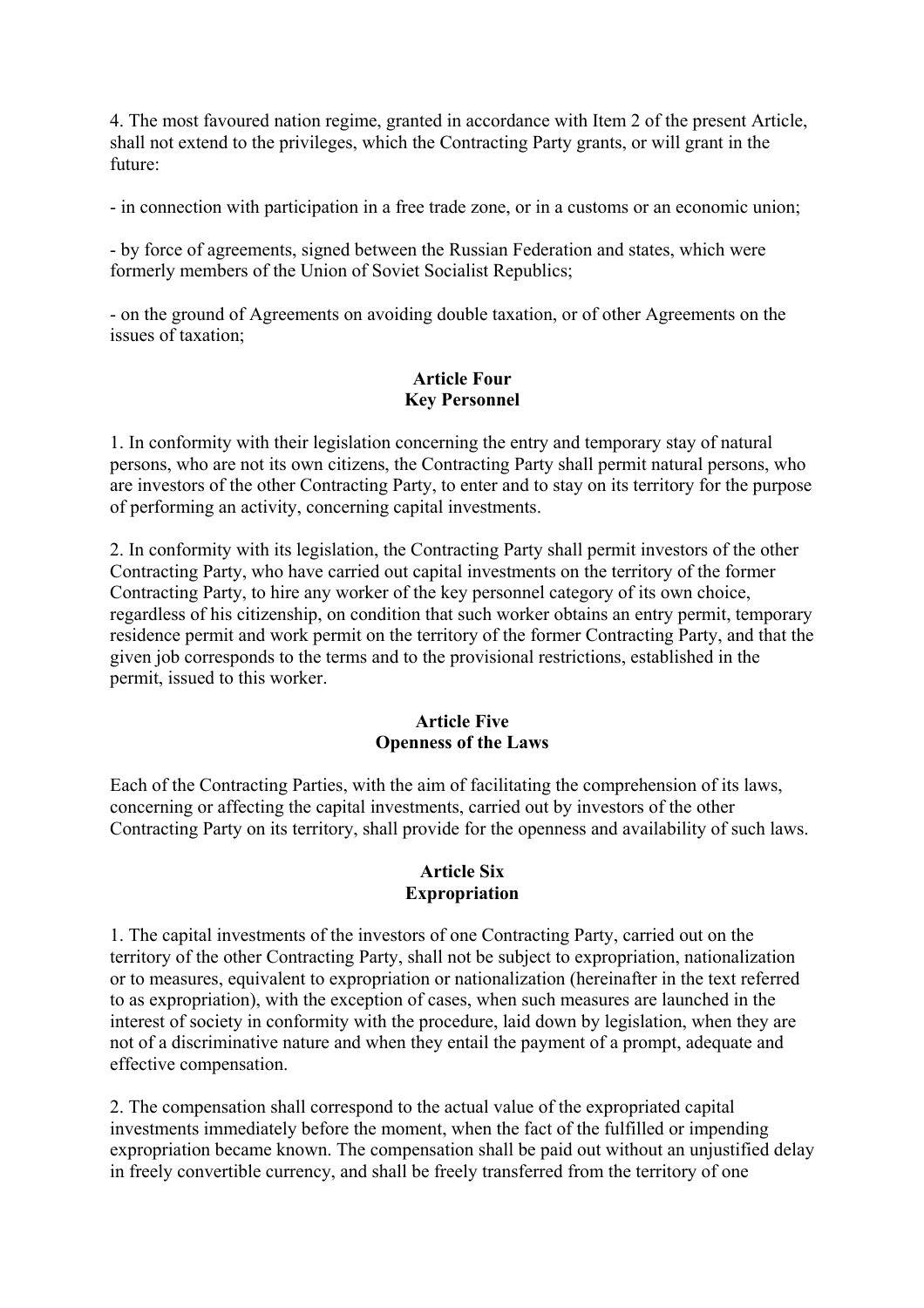Contracting Party to the territory of the other Contracting Party. Until the date of the payment, on the sum of the compensation interest shall be levied on the sum of the compensation, in accordance with the interest rate of that Contracting Party, on whose territory the capital investments have been carried out.

3. The requisition and the confiscation may be performed only in those cases and in accordance with the procedure, stipulated by the legislation of the Contracting Party.

#### **Article Seven Recompense for Damage**

The investors of one Contracting Party, whose capital investments have suffered damage on the territory of the other Contracting Party as a result of war, civil disorder or of other similar circumstances, shall be granted a no less favourable regime than that, which the latter Contracting Party grants to investors of a third state with regard to any measures it is taking in connection with such damage.

## **Article Eight Transfers of the Payments**

1. Each of the Contracting Parties shall guarantee to investors of the other Contracting Party, after they e serviced all their tax obligations, the unhindered transfer abroad of the payments, derived in connection with the capital investments, and, in particular:

a) of the sums of the initial capital investment and of additional sums of money, invested to render support to and to increase the capital investment;

b) of income;

c) of sums of money, paid out in redemption of loans, recognized by both the Contracting Parties as the capital investments;

d) of sums of money, received in connection with a partial or complete liquidation, or with the sale of the capital investments;

e) of compensation, stipulated in Article Six of the Present Agreement (according to Item 3 of Article Six: only for requisition);

f) of wages and other remunerations, received by the citizens of the other Contracting Party, who are permitted to carry out work in connection with the capital investments on the territory of the former Contracting Party.

2. The transfer of payments shall be effected without delay in freely convertible currency, in accordance with the currency exchange rate, applied as on the date of the transfer in conformity with the operating currency rules of that Contracting Party, on whose territory the capital investments have been carried out.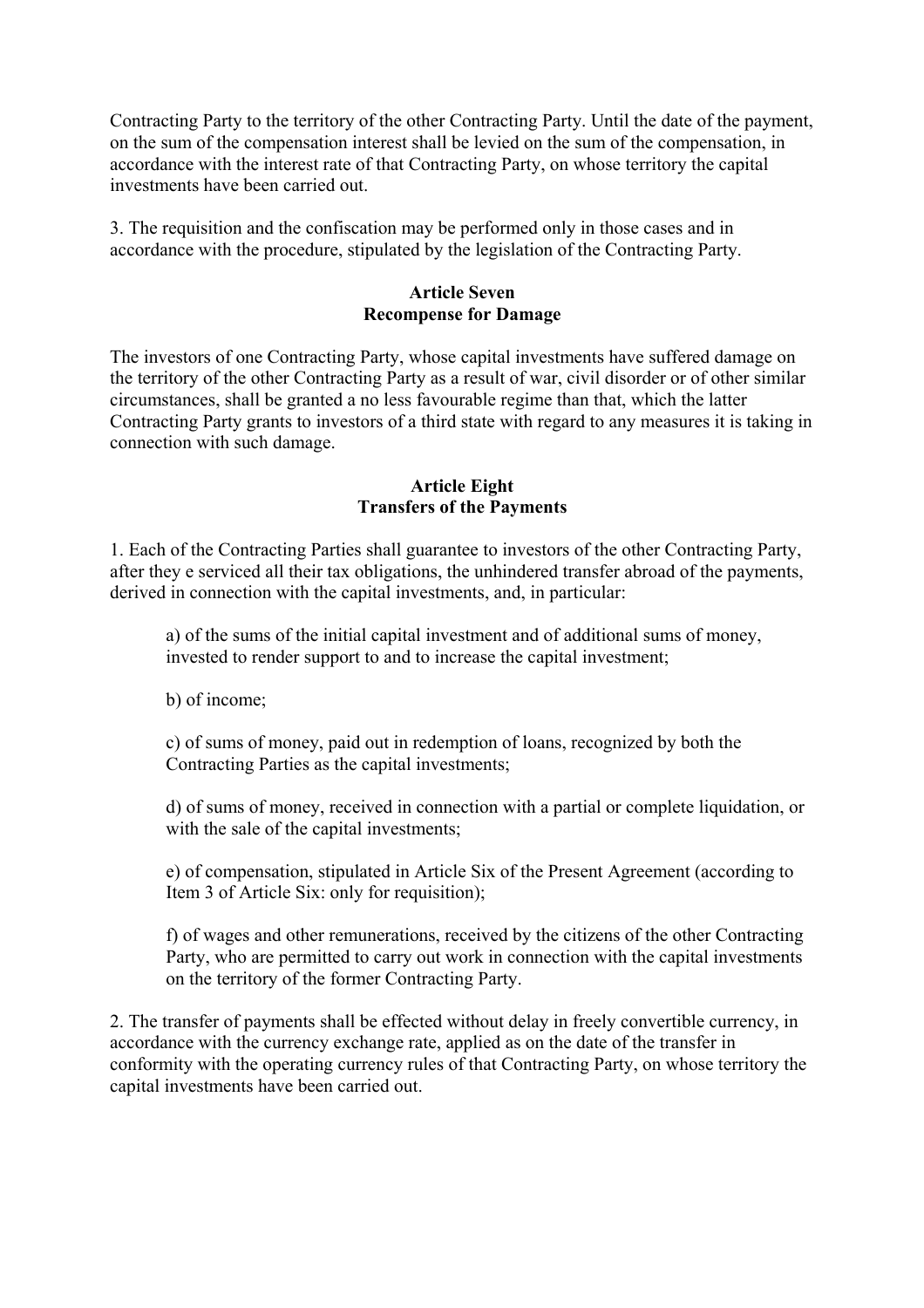# **Article Nine Subrogation**

The Contracting Party or a body it has authorized, which has made a payment to the investor on the grounds of a guarantee against non-commercial risks in connection with his capital investment on the territory of the other Contracting Party, shall be able to exercise, by way of subrogation, the investor's rights to the same extent as the investor himself. Such rights shall be exercised in conformity with the legislation of the latter Contracting Party.

# **Article Ten Resolution of Disputes Between a Contracting Party and an Investor of the Other Contracting Party**

1. In case of any dispute between a Contracting Party and an investor of the other Contracting Party, arising in connection with a capital investment, including disputes, concerning the amount, the terms or the procedure for the payment of compensation in accordance with Article Six of the present Agreement, or with the procedure for effecting the transfer of the payments, stipulated in Article Eight of the present Agreement, a written notification shall be submitted, accompanied with detailed comments, which the investor shall forward to the Contracting Party taking part in the dispute. The parties to the dispute shall go out of their way to regulate such dispute, if possible, through negotiations.

2. If the dispute cannot be resolved in this way in the course of six months from the date of submission of the written notification, mentioned in Item 1 of the present Article, it shall be passed for consideration, at the investor's choice, to:

a) a competent court or to an arbitration court of the Contracting Party, on whose territory the capital investments have been carried out;

b) an ad hoc arbitration court, in conformity with the Arbitration Regulations of the United Nations Commission on International Trade Law (UNCITRAL).

3. The arbitration decision shall be seen as final and blinding for both parties to the dispute. Each of the Contracting Parties shall be obliged to provide for the fulfilment of such decision in conformity with its own legislation.

### **Article Eleven Resolution of Disputes Between the Contracting Parties**

1. Disputes that may arise between the Contracting Parties in connection with the interpretation and the application of the present Agreement, shall be resolved through negotiations.

2. If a dispute has not been resolved in this way in the course of six months since the start of the negotiations, then it shall be passed over for consideration, at the demand of any one of the Contracting Parties, to an arbitration tribunal.

3. Such arbitration tribunal shall be created for every individual case in the following way. Each of the Contracting Parties shall appoint one member of the arbitration tribunal within two months from the date of receiving notification on the forthcoming examination by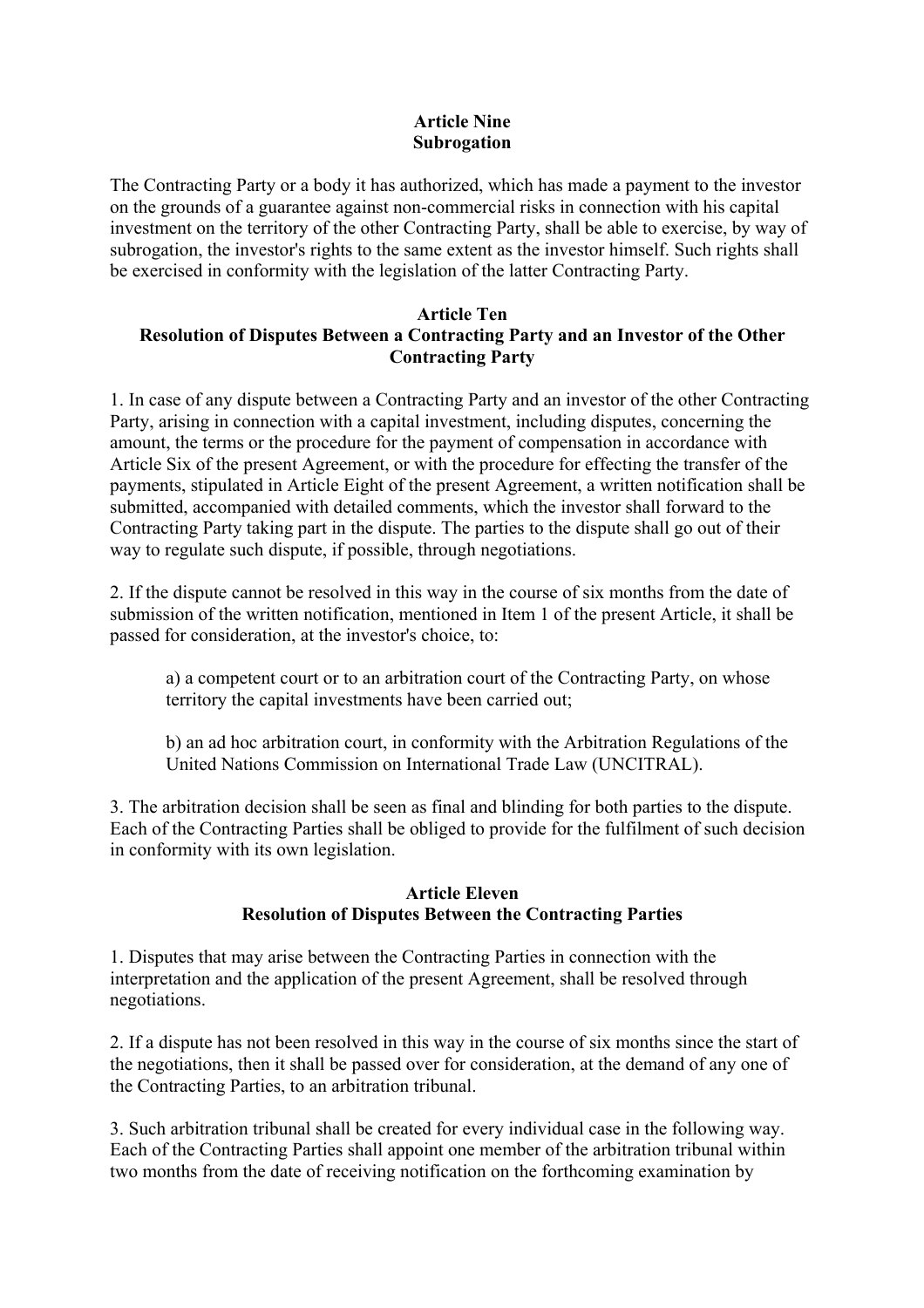arbitration tribunal. Then these two members of the tribunal shall elect a citizen of a third state, who, with the approval of both the Contracting Parties, shall be appointed as chairman of the arbitration tribunal in the course of one month from the date of appointment of the two other members.

4. If the necessary appointments have not been made within the term, set in Item 3 of the present Article, then, in the absence of any other agreement, any one of the Contracting Parties may turn to the Chairman of the International Court with a request that he make such an appointment. If the Chairman of the International Court is a citizen of one of the Contracting Parties, or if he cannot discharge said function for any other reason, then it shall be proposed that the necessary appointments be made by the Vice-Chairman of the International Court. If the Vice-Chairman of the International Court is also a citizen of one of the Contracting Parties, or if he cannot fulfil said request for any other reason, it shall be proposed that the necessary appointments be made by the member of the International Court, next in seniority, who is not a citizen of either of the Contracting Parties.

5. The arbitration tribunal shall pass its decision by a majority vote. Such decision shall be seen as final binding for the Contracting Parties. Each of the Contracting Parties shall bear the expenses, connected the activity of the member of the court it has appointed and with its representation at the arbitration tribunal investigation; the outlays, made in connection with the activity of the Chairman of the arbitration tribunal, as well as other expenditures, shall be borne in equal shares by the Contracting Parties. However, the court may envisage in its decision that one of the Contracting Parties cover a larger part of the expenses, and such decision shall be binding for both the Contracting Parties. The arbitration tribunal shall itself determine the order of its own work.

#### **Article Twelve Consultations**

The Contracting Parties, at the request of any one Party, shall hold consultations on issues concerning the interpretation or application of the present Agreement.

### **Article Thirteen Application of the Agreement**

The present Agreement shall be applied with respect to all capital investments, carried out by the investors of one of the Contracting Parties on the territory of the other Contracting Party, beginning in January 1, 1987

Article Fourteen Enactment, Amendments and Term of Operation of the Agreement

1. Each of the Contracting Parties shall notify the other Contracting Party in writing about fulfilment of its internal procedures, necessary for enactment of the present Agreement. The present Agreement shall come into force as from the date of the last of the two notifications.

*The Russian Federation has ratified the present Agreement by Federal Law No. 46-FZ of April 8, 2000* 

2. The present Agreement shall remain in force for ten years. After this term it shall remain in force until the expiry of twelve months from the moment, when one of the Contracting Parties